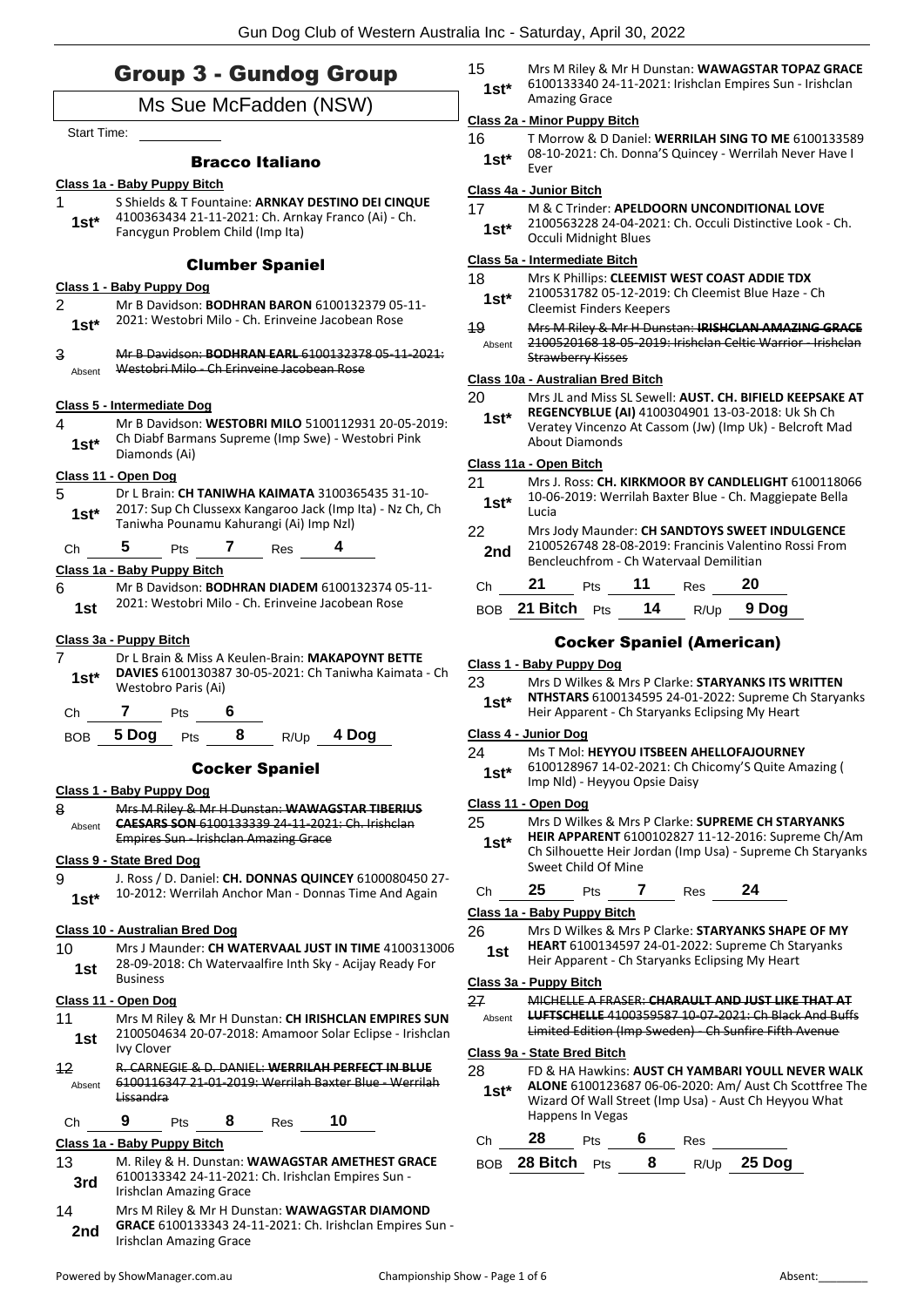### Curly Coated Retriever **Class 1a - Baby Puppy Bitch** 29 N SCHOLZ: **CURLBROOK DONT STOP ME NOW** 3100443651 05-12-2021: Ch Mianba Narooma - Cccurlbrook Yothu Yindidi **1st\*** English Setter **Class 10 - Australian Bred Dog** 30 Miss M Briggs/Mr G Browne & Mrs D Jones: **SUP CH EIREANNMADA LANCASTER** 3100321878 20-03-2015: Ch Fairray Superbomber (Imp Italy) - Sup Ch Eireannmada Corpus Christi **1st\*** BOB-Ch **30 Dog** Pts **6** English Springer Spaniel **Class 4 - Junior Dog** 31 Mrs L & Mr W Loftus: **MAKETAWA IM YOUR MAN** 3100427728 13-01-2021: Ch Maketawa Wicked Wish - Ch 1st<sup>\*</sup> 5100427728 13-01-2021: Q<br>Cardhu On The Money (Ai) **Class 10 - Australian Bred Dog** 32 C Curtis & D Nicholson: **WYTCHER ANGEL EYES** 6100119988 01-11-2019: Ch. Barecho Custom Made - Ch. Barecho B 1st<sup>\*</sup> U<sub>1-11-20</sub><br>Witched **Class 11 - Open Dog** 33 Carey Curtis: **CH. BARECHO CUSTOM MADE (IMP SWE)** SE47524/2017 18-08-2017: Cloette's Splendid Surprice - 1st DE4752472017 18-08-2017<br>Barecho Party In My Head Ch **31** Pts **8** Res **33 Class 2a - Minor Puppy Bitch** 34 J & K HISCOTT: **ESSPREE LOOKING FOR LEGENDS** 6100132453 03-10-2021: Hollywood Dreams Avendesora Fci Imp Pol - Ch Esspree Morning Star **1st\* Class 3a - Puppy Bitch** 35 C Curtis & D Nicholson: **WYTCHER B DAZZLED** 6100130261 10-06-2021: Ch. Barecho Custom Made (Imp Swe) - Ch. **1st**\* **10-00-2021:** Ch. Barecho Custe<br>Barecho B Witched (Imp Swe) **Class 4a - Junior Bitch** 36 MRS G WILSON: **BRIABRAE MOON OVER ALDERAAN** 6100129583 09-04-2021: Cardhu Dare To Chase - Larona Whisper My Name **1st Class 5a - Intermediate Bitch** 37 C Curtis & D Nicholson: **CH. WYTCHER DANCING QUEEN** 6100119991 01-11-2019: Ch. Barecho Custom Made - Ch. **1st**\* **DIUULLESE**<br>Barecho B Witched **Class 9a - State Bred Bitch** 38 Mrs L & Mr W Loftus: **AUST CH OLBAH DUCHESS OF THE DUNES** 6100121704 08-03-2020: Sup. Ch. Cardhu Dare To **1st\*** DUNES 6100121704 08-03-2020: Sup. Ch. Correlation Dream (Ai) - Ch. Cardhu On The Money (Ai) **Class 11a - Open Bitch** 39 C Curtis & D Nicholson: **CH. BARECHO B WITCHED (IMP SWE)** SE47518/2017 15-08-2017: Bimbik's Finch - Barecho 1st<sup>\*</sup> SWEJ SE4751<br>Glint Of Gold Ch **38** Pts **11** Res **37** BOB **38 Bitch** Pts **14** R/Up **31 Dog** Field Spaniel

#### **Class 18a - Neuter Bitch**

- 40 Marleen Boom: **CH NEUT CH DAWNUS IN A LEAGUE OF BEAR OWN RN SWN ET CA** 2100488155 13-12-2017: Ch.
- Fieldspan Ina Class Of His Own Ch. Dawnus Always Dare To Dream **1st\***

BNOB **40 Bitch** Pts **6**

### Flat Coated Retriever

#### **Class 4 - Junior Dog**

41 Adriana Lewis: **WILGUNNDI DISTANT SUN** 3100424542 28- 01-2021: Ch Blacqlabel Stares N Whispers (Ai) - Ch **1st**\* 01-2021: Ch Blacqian<br>Sherepoint Obsidian

## Ch **41** Pts **6**

#### **Class 9a - State Bred Bitch**

- 42 Christine Murray: **CH STARFLATZ CRIMSON AND CLOVER** 
	- **(AI)** 6100124158 12-07-2020: Grand Ch Sherepoint 1st\* (AI) 6100124158 12-07-2020: Grand Ch Sherepoint<br>Kentucky Bluegrass - Grand Ch Sherepoint Green Ivy Rn

### **Class 11a - Open Bitch**

| 43     | Christine Murray: GRAND CH SHEREPOINT GREEN IVY RN  |                         |  |     |  |
|--------|-----------------------------------------------------|-------------------------|--|-----|--|
| Absent | 5100096197 01 10 2016: Ch Sherepoint Cracked Pepper |                         |  |     |  |
|        |                                                     | Ch Kellick Take A Break |  |     |  |
|        | 42                                                  | Pts                     |  | Res |  |

| BOB 42 Bitch Pts | $R/Up$ 41 Dog |  |
|------------------|---------------|--|
|------------------|---------------|--|

### German Shorthaired Pointer

### **Class 1 - Baby Puppy Dog**

- 44 W Bond: **ROOOBLUU REBEL ROUSER** 6100134075 27-12-
	- 2021: Benanee Justa Highlander Rooobluu Moon Hopper **1st\***

#### **Class 2 - Minor Puppy Dog**

- 45 DR G & MRS S KOUTSANTONIS: **DURERS ORPHEUS** 6100131433 18-08-2021: Legacyk Freiheit Turn Up The
- 1st\* b100131433 18-08-2021: Legacyk Frei<br>Heat (Imp Usa0 Ch Durers Angel Fair

### **Class 9 - State Bred Dog**

| 46     | DR G & MRS S KOUTSANTONIS: DURERS THE          |
|--------|------------------------------------------------|
| Ahsent | ASTRONOMER 6100117044 21 05 2019: Supreme Ch   |
|        | Sevoier Breakon Thru Otha Side - Ch Durers Eve |

- 47 Dr L Brain & Miss A Keulen-Brain: **CH MAKAPOYNT** 
	- **CLEGANE** 6100116777 22-04-2019: Ch Wahrelegend Prince **1st CLEGANE 6100116777 22-04-2019**<br>Sparkles - Ch Arosa Zena Princess

#### **Class 10 - Australian Bred Dog**

48 DR G & MRS S KOUTSANTONIS: **CH SEVOIER TAG YOUR IT AT DURERS** 5100109715 16-12-2018: Ch Sevoier Hot N **1st\*** AI DURERS 5100109715 16-12-2018: Ch<br>Dangerous - Ch Sevoier Wish O Wish (Ai)

#### **Class 11 - Open Dog**

- 49 DR G & MRS S KOUTSANTONIS: **SUPREME CH SEVOIER BREAKON THRU OTHA SIDE** 5100100062 11-05-2017: Sup **1st\*** BREAKON THRU OTHA SIDE 5100100062 11-05-<br>Ch Sevoier Heart Breaker - Ch Sevoier Iced Vovo
- Ch **48** Pts **9** Res **49**

### **Class 1a - Baby Puppy Bitch**

- 50 Ms M Matthews: **GUNCREEK WHEN THE LEVEE BREAKS**
	- 6100133263 23-11-2021: Guncreek Fandral The Dashing Burnbrook Days Of Heaven **1st**

#### **Class 3a - Puppy Bitch**

## 51 DR G & MRS S KOUTSANTONIS: **DURERS ANGELS PLAYING**

6100131434 18-08-2021: Legacyk Freiheit Turn Up The **1st** b100131434 18-08-2021: Legacyk Frei<br>Heat (Imp Usa0 - Ch Durers Angel Fair

### **Class 4a - Junior Bitch**

- 52 W Bond: **BENANEE BORN TO BOOGIE** 6100129497 19-05-
	- 1st\* 2021: Ciccio (Imp Italy) Benanee Justa Rambling Rose

#### **Class 9a - State Bred Bitch**

53 A Whitehead: **WAHRELEGENDE SKYES THE LIMIT** 6100128627 20-01-2021: Benanee Hollywood Gangster - Absent

Wahrelegende Spirit Of The Sky

### 54 Joy H Hunter: **AUS CH GUNCREEK MAKKARI AI JC**

6100122304 05-04-2020: Dual Ch Fourjays Cracker Jack Ccd Et Rn - Burnbrook Days Of Heaven **1st\***

### **Class 10a - Australian Bred Bitch**

55 Dr L Brain & Miss A Keulen-Brain: **MAKAPOYNT** 

- **PENYWORTH** 6100123932 13-06-2020: Heiderst To The Moon N Back - Ch Arosa Zena Princess (Imp Nz) **1st**
	-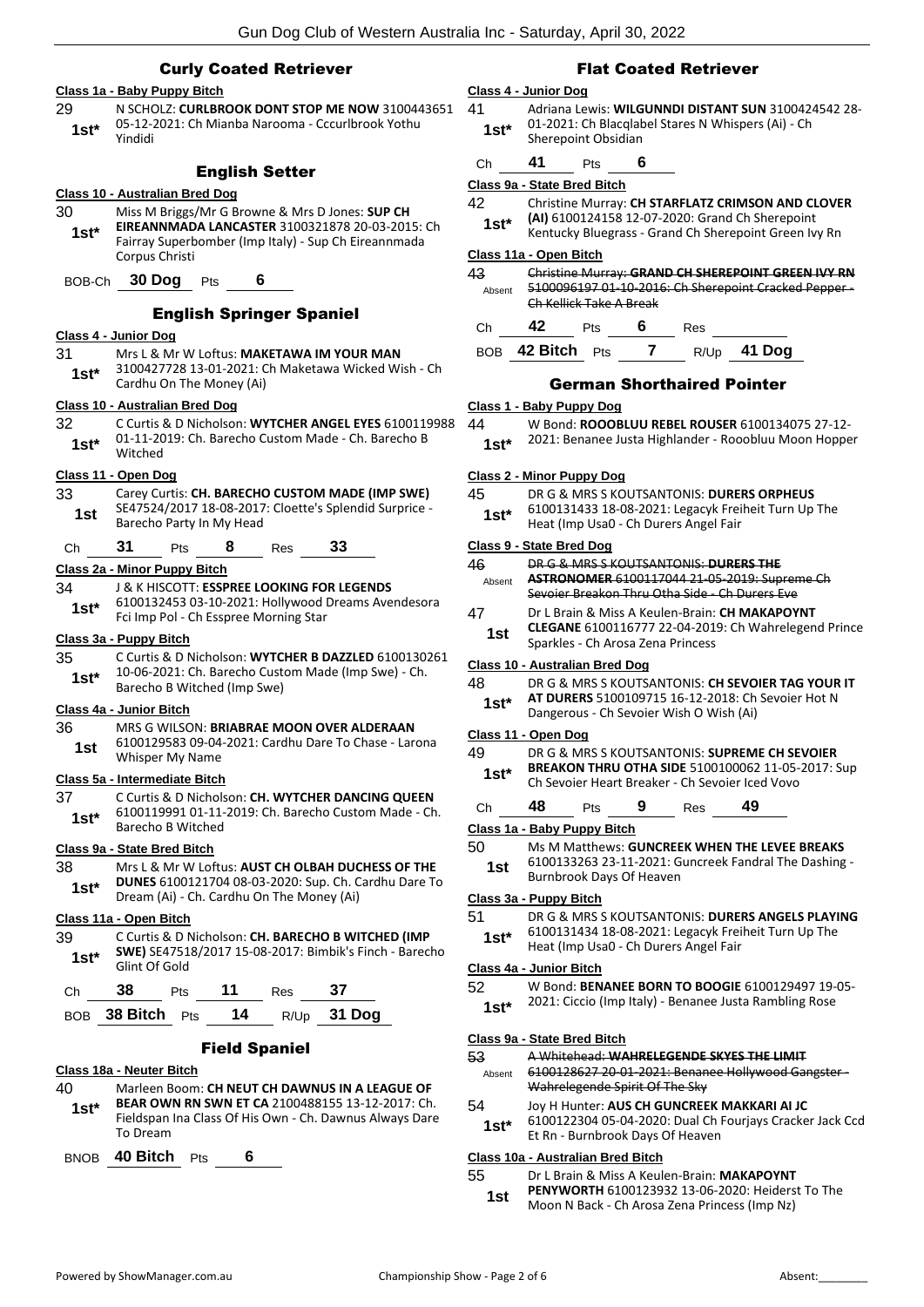#### **Class 11a - Open Bitch**

- 56 DR G & MRS S KOUTSANTONIS: **CH DURERS ANGEL FAIR** 6100117045 21-05-2019: Supreme Ch Sevoier Breakon Thru **1st 1000117043** 21-03-2019.<br>Otha Side - Ch Durers Eve
- Ch **52** Pts **10** Res **55**

|  | BOB 48 Dog Pts |  | 14 |  | $R/Up$ 52 Bitch |
|--|----------------|--|----|--|-----------------|
|--|----------------|--|----|--|-----------------|

**Class 18a - Neuter Bitch**

- 57 Joy H Hunter: **NEUTER CH AND AUS CH TREUFREUND BELLA'S JOURNEY IMP NZ AI RN ET JC TD.S.** 02280-2017 12-11-2016: American Champion Edlemarke Second Coming Jh - New Zealand Champion Treufreund Walk This Way **1st\***
- 58 T Fountaine: **CH. NEUT. CH. WAHRELEGENDE COOKIES N CREAM TK.S JC** 6100115524 29-01-2019: Benanee **2nd** CREAM TK.S JC 6100115524 29-01-2019: Benanee<br>Hollywood Ganster - Wahrelegende The Only One
- BNOB **57 Bitch** Pts **7** R/Up-Res **58 Bitch**

#### Golden Retriever

#### **Class 1 - Baby Puppy Dog**

59 Ms N Ryan & Mr D Nadebaum: **HAPPYBEAR FINISHING TOUCH** 6100133802 06-12-2021: Ch Giltedge Do You Like **1st IOUCH** 6100133802 06-12-2021: Ch Gilt<br>Apples( Ai) - Ch Ralun Lasting Touch( Ai)

#### **Class 2 - Minor Puppy Dog**

| 60                          | Miss N Ryan: HAPPYBEAR CANT TOUCH MY APPLES<br>6100133050 06-10-2021: Ch Giltedge Do You Like |  |  |  |
|-----------------------------|-----------------------------------------------------------------------------------------------|--|--|--|
| Absent                      | Apples(Ai) - Happybear Blanc De Blanc                                                         |  |  |  |
| <b>Class 4 - Junior Dog</b> |                                                                                               |  |  |  |

- 61 Karen Lott: **CONARHU ANDANTE ANDANTE** 6100128408 06-03-2021: Ch. Fantango Westside Story - Conarhu Poetry In Motion Ai Absent
- 62 R M Peirce: **RALUN THIS IZ IT** 6100130931 16-05-2021: Ch Absent Giltedge Cat Got Your Tongue Et Ch Ralun Nerita

#### **Class 5 - Intermediate Dog**

| 63<br>1st                   | Dr Carla O'Donnell: ANEIRABY LAUGH IT UP FUZZBALL<br>6100124683 18-08-2020: Aneiraby Yule Be Stellar - Ch<br>Aneieraby Its Electrifying (Ai)                                      |                    |                                 |     |                                                                                                                   |                                                                                                                    |
|-----------------------------|-----------------------------------------------------------------------------------------------------------------------------------------------------------------------------------|--------------------|---------------------------------|-----|-------------------------------------------------------------------------------------------------------------------|--------------------------------------------------------------------------------------------------------------------|
| 64<br>2nd                   | J Crawford: THORNYWAIT RAPHAEL (IMP UK) AX00240505<br>22-12-2019: Olvinglay Soothsayer - Sh Ch Thornywait<br>Cinzano                                                              |                    |                                 |     |                                                                                                                   |                                                                                                                    |
| 65<br>3rd                   |                                                                                                                                                                                   |                    | Aneiraby Ohm Cant Resist        |     | Mrs M Casas: ANEIRABY ALMIGHTY SHIELD 6100119788<br>08-08-2019: Ch. Fantango Here Comes The Sun - Ch.             |                                                                                                                    |
| Class 11 - Open Dog         |                                                                                                                                                                                   |                    |                                 |     |                                                                                                                   |                                                                                                                    |
| 66<br>$1st*$                |                                                                                                                                                                                   |                    | Et - Ch Ralun Lasting Touch(Ai) |     |                                                                                                                   | Miss N Ryan: SUP. CH HAPPYBEAR A NEW BEGINNING(AI)<br>6100107710 03-10-2017: Ch Giltedge Cat Got Your Tongue       |
| 67<br>4th                   |                                                                                                                                                                                   |                    |                                 |     |                                                                                                                   | Mrs J Maidens: KERRIEN WICKET KEEPER AT04250601 10-<br>11-2016: Linirgor Spin The Bottle - Kerrien Christmas Dream |
| 68<br>2nd                   | Nuala Leyton: ZENEVIEVA ICE KRACKER FOR NUGOLD (IMP<br>IRL) A67066 23-06-2019: Multi Ch Clearing Pond's Ice Man<br>(Fin) - Zenevieva By Design (Irl)                              |                    |                                 |     |                                                                                                                   |                                                                                                                    |
| 69<br>3rd                   | Peter F Andrew: AUSTRALIAN CHAMPION BLUEBREEZE<br>BEHIND THE LEGEND 2100501297 11-07-2018: Aust. Sup.<br>Ch. Bluebreeze Hero Of Never Land - Ch Bluebreeze Nine<br>Pieces O Eight |                    |                                 |     |                                                                                                                   |                                                                                                                    |
| Ch                          | 66                                                                                                                                                                                | Pts                | 12                              | Res | 68                                                                                                                |                                                                                                                    |
| Class 1a - Baby Puppy Bitch |                                                                                                                                                                                   |                    |                                 |     |                                                                                                                   |                                                                                                                    |
| 70<br>Absent                | J Marchant: CHALEUR ENTERTAIN ME (AI) 5100129080 05<br>11-2021: Lya. Ch.No Uch.Nord.Ch.Pol.Ch Dewmist<br>Silkventure(Swe) - Chaleur U Are The One                                 |                    |                                 |     |                                                                                                                   |                                                                                                                    |
| 71<br>$1st^*$               |                                                                                                                                                                                   | Senza Madonna (Ai) |                                 |     | Nuala Leyton: NUGOLD ELISABETTA 6100134541 01-01-<br>2022: Zenevieva Ice Kracker For Nugold (Imp Irl) - Alubyc    |                                                                                                                    |
| 72                          |                                                                                                                                                                                   |                    |                                 |     | Nuala Leyton: NUGOLD FIORENZATA 6100134551 08-01-<br>0000 . Zanaviava Jee Kussleen Ean Numald (luss Jul) - Numald |                                                                                                                    |

2022: Zenevieva Ice Kracker For Nugold (Imp Irl) - Nugold **2nd** *2022*. Zellevieva ice Kracker<br>It'S All About Florence (Ai)

73 Peter F Andrew: **BLUEBREEZE CARPE DIEM** 2100576494 08- 12-2021: Alubyc Tsunami (Ai) - Ch. Bluebreeze Romeos **3rd 12-2021: All <b>Passion** (Ai)

#### **Class 2a - Minor Puppy Bitch**

| 74     | Holly Brighton: BRIGHTSHAW STAR ATTRACTION (AI)         |
|--------|---------------------------------------------------------|
| Absent | 6100132250 28-09-2021: Australian Champion Giltedge Cat |
|        | Got Your Tongue Et - Chaleur Wish Upon A Star (Ai)      |
| ⇁      | Vathers DUTTELELD, U FRAAUDICE CURANAEDTINAE FUND       |

75 Kathryn BUTTFIELD: **ILEMAURICE SUMMERTIME FUN** 6100132157 21-09-2021: Ilemaurice East Meets West - Goldlake Summer Love Absent

#### **Class 3a - Puppy Bitch**

- 76 Alice Reilly: **BLAZEDNGOLD JO ELS SPIRITUS** 7100049284 08-06-2021: Blazedngold Duke Of Sussex - Blazedngold **2nd** U<sub>8</sub>-U<sub>8</sub>-2021: BI<sub>Sparkling Ruby</sub>
- 77 Miss N Ryan & Miss S Stephens & Ms T Platt: **FETCHNPOINT SHAKE RATTLE NROLL AT HAPPYBEAR(AI)** 2100568936 04- Absent
- 08-2021: Mon Moriani Galileo(Imp Ndl) Fetchnpoint Ready To Roll Gigi

#### 78 Natasha Bell: **BLAZEDNGOLD SPIRITUS PAPAVER**

- 7100049283 08-06-2021: Blazedngold Duke Of Sussex 1st\* 7100049283 08-06-2021: Blazedngold Sparkling Ruby
- 79 Sharon Laurence: **ZHALYCE QUEEN OF HEARTS** 6100130188
- 25-05-2021: Wysiwyg True To Your Chsrm Ch. Wysiwyg **3rd** <sup>25-05-2021: wysiwyg in<br>Thru Tgoldn Looknglass</sup>

### **Class 4a - Junior Bitch**

#### 80 Ann Jones: **MANJANO SERENGETI PRINCESS** 6100127986 30-01-2021: Aneiraby Yule Be Stellar - Conarhu African **2nd** <sup>30-01-20</sup><br>Princess

81 RAEWYN SPENCER: **JARRAHHAUS EYE CANDY** 6100127948 14-02-2021: Ch Ralun Nu Look (Ai) - Happybear Blanc De Blanc **1st\***

#### **Class 5a - Intermediate Bitch**

| 82  | Debra Turner: CH AMBERMIST UP IN LIGHTS 6100120109      |
|-----|---------------------------------------------------------|
| 2nd | 26-11-2019: Ch Fantango Cant Buy Me Love - Ch Parkridge |
|     | Its All About Me                                        |

- 83 Dr Carla O'Donnell: **ANEIRABY AIR OF MYSTERY**
- 6100119787 08-08-2019: Ch Fantango Here Comes The Sun **4th**  $\frac{610011978768-2019}{(Ai) - Ch Aneiraby Ohm Cant Resist}$
- 84 Marnie Hall: **AMBERMIST FLIRTINI** 6100124451 03-08- 2020: Ch. Fantango Can't Buy Me Love - Ch. Ambermist Talk **3rd** <sup>2020</sup>: Ch. Far
- 85 Miss ER Hodgson: **BURRAGUNDY JUST A DASH** 2100549272 01-10-2020: Oceanviews Jackaroo - Burragundy Heaven  $5th$   $\frac{01-11}{5}$
- 86 Ms J A Woodthorpe: **GRACESIA A DREAM COME TRUE [AI]**
- 6100124196 23-07-2020: Ralun Platinum [Ai] Ch Ralun Nerita [Ai] **1st\***

#### **Class 9a - State Bred Bitch**

- 87 Dr Carla O'Donnell: **ANEIRABY EE CHEE WA MAA**
- 6100124682 18-08-2020: Aneiraby Yule Be Stellar Ch Aneiraby Its Electrifying **1st\***
- 88 Ms J A Woodthorpe: **CH RALUN NERITA** 6100101000 04-07- 2016: Sup Ch Fantango Playing The Game - Ch Ralun **2nd** <sup>2016</sup> Diamonds R Forever

### **Class 10a - Australian Bred Bitch**

- 89 D Turner: **CH AMBERMIST TEQUILA SUNRISE** 6100112369 11-07-2018: Chaleur Say I Do (Ai) - Ch Parkridge Its All **1st**\*  $\frac{11-07-201}{\text{About Me}}$
- 90 Nuala Leyton: **ALUBYC SENZA MADONNA** 4100326071 13-
- 08-2019: Multi Euro Ch Bb King Oligarchia Alubyc Port Out Starboard Home Absent
- 91 R SPENCER & MISS N RYAN: **HAPPYBEAR BLANC DE BLANC** 6100116437 07-04-2019: Ch Giltedge Cat Got Your Tongue **2nd b100116437 07-04-2019: C**<br>Et - Ch Ralun Lasting Touch
- 92 RUTH CONNAH: **CONARHU POETRY IN MOTION (AI)** 6100107050 08-09-2017: Ch Majik Macavity (Imp Fin) - Ambermist Sernade Absent

### **Class 11a - Open Bitch**

- 93 Dr Carla O'Donnell: **ANEIRABY NINIANES CHARM (AI)**
- 6100110817 11-04-2018: Ch Xanthas Fletcher Christian Jw **1st 18t 1990** (Imp Uk) - Ch Aneiraby Its Electrifying (Ai)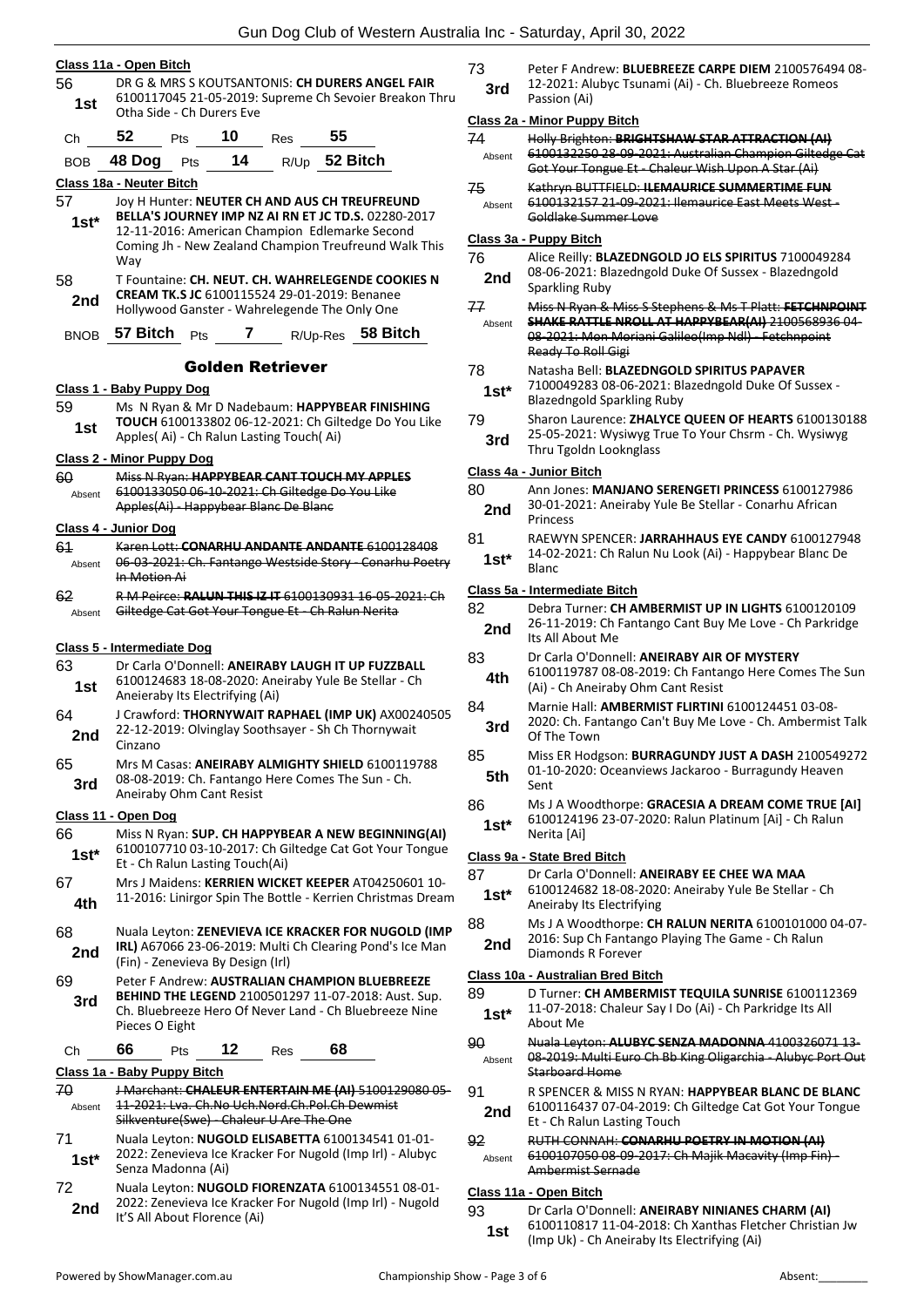| Ch              | 86<br>20<br>89<br>Pts<br>Res                                                                                    | 107           | Mrs L & Miss C Foster: CARANTHAR STORM THE CASTLE                                                                                                            |
|-----------------|-----------------------------------------------------------------------------------------------------------------|---------------|--------------------------------------------------------------------------------------------------------------------------------------------------------------|
|                 | BOB 86 Bitch Pts 25<br>R/Up 66 Dog                                                                              | 3rd           | 6100129561 14-05-2021: Ch Sangate Could Get Messi (A<br>Ch Caranthar Summer Storm                                                                            |
|                 | Class 18 - Neuter Dog                                                                                           |               | Class 4a - Junior Bitch                                                                                                                                      |
| 94              | Marnie Hall: JACK HALL 3100325828 09-06-2015: Sup. Ch.                                                          | 108           | Blackboy Kennels: BLACKBOY BURNT CINNAMON (AI)                                                                                                               |
|                 | Absent Chaleur Hilfiger Ch. Parkridge Legally Blonde                                                            | 3rd           | 6100129232 18-04-2021: Nz Ch Blackhills Calm The Farm<br>(Nz) - Ch Blackboy Caramello                                                                        |
| <b>BNOB</b>     | R/Up-Res                                                                                                        | 109<br>4th    | Mrs L & Miss C Foster: CARANTHAR WINTER RAIN<br>6100129560 14-05-2021: Ch Sangate Could Get Messi (A                                                         |
|                 | <b>Hungarian Vizsla</b>                                                                                         |               | Ch Caranthar Summer Storm                                                                                                                                    |
|                 | Class 5a - Intermediate Bitch                                                                                   | 110           | Mrs L Fowler: BLACKBOY DIAMONDS AINT BLUE (AI)<br>6100126744 06-12-2020: Wynstream Limited Edition (Ai)                                                      |
| 95              | S Shields & T Fountaine: CH. ASUARE DANCING                                                                     | 2nd           | Ch. Blackboy Diamonds R Forever                                                                                                                              |
| $1st*$          | INTHEMOONLIGHT 4100344544 26-10-2020: Ch. Ciganyoz<br>Shutup N Dance Withme - Ch. Asuare Eternal Flame          | 111<br>$1st*$ | Samantha Welch: CINDERSET PANDORAS PROMISE<br>6100127850 31-01-2021: Sangate Could Get Messi -                                                               |
|                 | BOB-Ch 95 Bitch Pts 6                                                                                           |               | <b>Blackboy Sounds Stormy</b>                                                                                                                                |
|                 |                                                                                                                 |               | Class 11a - Open Bitch                                                                                                                                       |
|                 | <b>Irish Setter</b>                                                                                             | 112           | C R Purdy: LOXO STORM GIRL 6100113797 05-11-2018:                                                                                                            |
|                 | Class 5 - Intermediate Dog                                                                                      | 2nd           | Ch Blackboy Storm In A Teacup - Ch Loxo Hearts On Fire                                                                                                       |
| 96              | V.Fletcher G. Browne: CH.EIREANNMADA MANCINI                                                                    |               |                                                                                                                                                              |
| $1st*$          | 3100396648 08-07-2019: Ch. Eireannmada Frankel - Grand<br>Ch. Eireannmada Breakfastattiffany                    | 113<br>$1st*$ | Mrs. G.B. Carroll: CH.BLACKBOY SOUNDS STORMY<br>6100113390 22-09-2018: Supch Blackboy Storm In A<br>Teacup (Ai) - Nz Ch Gr Ch Cornerstone Designer Smile (In |
| Ch              | 96<br>Pts $6$                                                                                                   |               | NzI)                                                                                                                                                         |
|                 | Class 4a - Junior Bitch                                                                                         | Ch            | 14 Res<br>105<br>111<br>Pts                                                                                                                                  |
| 97              | Mr B Davidson: <b>BODHRAN MORGAN</b> 6100126642 20-11-                                                          |               |                                                                                                                                                              |
|                 | No Award 2020: Copper'S A Twist In The Tale (Imp Swe) - Bodhran                                                 | <b>BOB</b>    | 99 Dog Pts 17 R/Up 105 Bitch                                                                                                                                 |
|                 | Syrah                                                                                                           |               | Class 18a - Neuter Bitch                                                                                                                                     |
| Ch              | Pts                                                                                                             | 114           | Mr C & Mrs J Warren: CH. TOBELA STORMY DESTINEY<br>6100079218 08-08-2012: Driftway Blue Print - Tobela                                                       |
|                 | BOB 96 Dog Pts 7<br>R/Up                                                                                        | $1st*$        | <b>Stormy Affair</b>                                                                                                                                         |
|                 |                                                                                                                 | 115           | Mrs L & Miss C Foster: CH CARANTHAR SUMMER STORN                                                                                                             |
|                 | <b>Labrador Retriever</b>                                                                                       | Absent        | 6100109620 21-02-2018: Sup Ch Blackboy Storm In A                                                                                                            |
|                 | Class 1 - Baby Puppy Dog                                                                                        |               | Teacup - Caranthar Witchy Woman                                                                                                                              |
| 98<br>$1st*$    | CR Purdy: BRUMFITT VIKTORY IN THE DUST 6100133406<br>06-12-2021: Blackboy Absolut Viktor (Ai) - Loxo Storm Girl | 116<br>Absent | Mrs L Fowler: BLACKBOY GYPSY ROSE (AI) 61000926972<br>04-2015: Ch Mallons Double Choco - Blackboy Ain't She<br>Sweet                                         |
|                 | Class 5 - Intermediate Dog                                                                                      |               | BNOB 114 Bitch Pts 6 R/Up-Res                                                                                                                                |
| 99              | Blackboy Kennels: CH.BLACKBOY ABSOLUT VIKTOR (AI)                                                               |               |                                                                                                                                                              |
| $1st*$          | 6100119744 05-11-2019: Rkf Ch Rus Ch Bravo Messi (Rus) -<br>Ch Eraky Intuitive (Ai)                             |               | <b>Large Munsterlander</b><br><u>Class 18 - Neuter Dog</u>                                                                                                   |
|                 | <b>Class 10 - Australian Bred Dog</b>                                                                           | 117           | Jeanette Langley: SEELENMEYER ULURU 5100108767 05                                                                                                            |
| 100<br>2nd      | Mr G Spagnolo & Mr C and Mrs J Warren: CH. DRIFTWAY<br>IMPERIAL ENVOY 2100366723 21-06-2012: Sup.Ch.            | $1st*$        | 10-2018: Ch. Sir Thunder Uut't Vossebeltseveld -<br>Seelenmeyer Rascal                                                                                       |
| 101             | Driftway Special Envoy - Driftway River Mist<br>Ms J Van Dinter & Courtsum Kennels: SANGATE ANOTHER             |               | BNOB 117 Dog Pts<br>6                                                                                                                                        |
| $1st*$          | FINE MESS (AI) 6100118612 19-08-2019: Rkf Ch Rus Ch                                                             |               | <b>Pointer</b>                                                                                                                                               |
|                 | Bravo Messi (Rus) - Ch Blackboy Aint Half Hot                                                                   |               | Class 1 - Baby Puppy Dog                                                                                                                                     |
|                 | Class 11 - Open Dog                                                                                             | 118           | Mrs Amanda Forrest: PIVOTAL SECOND TO NONE                                                                                                                   |
| 102<br>Absent   | Blackboy Kennels: SUP. CH. BLACKBOY STORM IN A<br><b>TEACUP (AI) 6100100080 30-06-2016: Fin.Ch.Devonshire</b>   | Absent        | 2100577764 04-11-2021: Pivotal History Never Repeats -<br>Sgurr The First Avenger At Pivotal (Imp NzI)                                                       |
|                 | London Edition (Usa) Ch. Blackboy Diamonds R Forever<br>(A)                                                     |               | <b>Class 2 - Minor Puppy Dog</b>                                                                                                                             |
|                 |                                                                                                                 | 119           | J & Mrs J Ridgewell: ATSIRA GRANTS TANGELO (AI)                                                                                                              |
| Ch              | 99<br>101<br>8<br>Pts<br>Res<br>Class 1a - Baby Puppy Bitch                                                     | $1st*$        | 6100132525 19-10-2021: Sup Ch.Atsira Grant At Notting<br>(Imp Nz) - Ch Atsira Serious Sassanach                                                              |
| 103             | Mrs L & Miss C Foster: BLACKBOY CARAMEL CRUMBLE                                                                 |               | Class 3 - Puppy Dog                                                                                                                                          |
| 2nd             | 6100133624 16-12-2021: Sup Ch Blackboy Storm In A<br>Teacup (Ai) - Ch Blackboy Caramello                        | 120           | J & Mrs J Ridgewell: ATSIRA GRANTS LEGACY (AI)                                                                                                               |
| 104<br>1st      | R Cowper & A Kay: CELABRATION BIG SHOT 6100134564<br>24-12-2021: Ch Blackboy Scene Stealer (Ai) - Celabration   | $1st*$        | 6100132528 19-10-2021: Sup Ch.Atsira Grant At Notting<br>(Imp Nz) - Ch Atsira Serious Sassanach                                                              |
|                 | <b>Imperial Lace</b>                                                                                            |               | Class 5 - Intermediate Dog                                                                                                                                   |
|                 | Class 3a - Puppy Bitch                                                                                          | 121           | Anne Mountier: SANMARLITCH CHASE 4100326355 15-0                                                                                                             |
| 105<br>$1st*$   | Blackboy Kennels: BLACKBOY CRUELLA (AI) 6100130820<br>09-07-2021: Ch Blackboy Aint No Saint - Blackboy Absolut  | Absent        | 2019: Ch.Tamard Buster Onth Ute - Ch. Daykeyne Come<br>Out To Play                                                                                           |
|                 | Viktoria                                                                                                        |               | Class 10 - Australian Bred Dog                                                                                                                               |
| 10 <sub>6</sub> | <b>Riackboy Kennels: BLACKROV RUSSIAN ROULETTE</b>                                                              | 122           | O & M Dos Santos: CH. ADMIRANA DARKSIDE TH MOON                                                                                                              |

106 Blackboy Kennels: **BLACKBOY RUSSIAN ROULETTE** 6100130722 09-07-2021: Ch Blackboy Absolut Viktor (Ai) - **2nd** b100130722 09-07-2021: Ch Blackboy Dancing Upa Storm At Sangate

| 3rd            | 6100129561 14-05-2021: Ch Sangate Could Get Messi (Ai) -<br>Ch Caranthar Summer Storm                                                                                 |  |  |  |
|----------------|-----------------------------------------------------------------------------------------------------------------------------------------------------------------------|--|--|--|
|                | Class 4a - Junior Bitch                                                                                                                                               |  |  |  |
| 108<br>3rd     | Blackboy Kennels: BLACKBOY BURNT CINNAMON (AI)<br>6100129232 18-04-2021: Nz Ch Blackhills Calm The Farm<br>(Nz) - Ch Blackboy Caramello                               |  |  |  |
| 109<br>4th     | Mrs L & Miss C Foster: CARANTHAR WINTER RAIN<br>6100129560 14-05-2021: Ch Sangate Could Get Messi (Ai) -<br>Ch Caranthar Summer Storm                                 |  |  |  |
| 110<br>2nd     | Mrs L Fowler: BLACKBOY DIAMONDS AINT BLUE (AI)<br>6100126744 06-12-2020: Wynstream Limited Edition (Ai) -<br>Ch. Blackboy Diamonds R Forever                          |  |  |  |
| 111<br>$1st^*$ | Samantha Welch: CINDERSET PANDORAS PROMISE<br>6100127850 31-01-2021: Sangate Could Get Messi -<br><b>Blackboy Sounds Stormy</b>                                       |  |  |  |
|                | Class 11a - Open Bitch                                                                                                                                                |  |  |  |
| 112            | CR Purdy: LOXO STORM GIRL 6100113797 05-11-2018: Sup                                                                                                                  |  |  |  |
| 2nd            | Ch Blackboy Storm In A Teacup - Ch Loxo Hearts On Fire                                                                                                                |  |  |  |
| 113<br>$1st*$  | Mrs. G.B. Carroll: CH.BLACKBOY SOUNDS STORMY<br>6100113390 22-09-2018: Supch Blackboy Storm In A<br>Teacup (Ai) - Nz Ch Gr Ch Cornerstone Designer Smile (Imp<br>NzI) |  |  |  |
| Сh             | 105<br>14<br>111<br>Pts<br><b>Res</b>                                                                                                                                 |  |  |  |
| <b>BOB</b>     | R/Up 105 Bitch<br>17<br>99 Dog<br>Pts                                                                                                                                 |  |  |  |
|                | Class 18a - Neuter Bitch                                                                                                                                              |  |  |  |
| 114            | Mr C & Mrs J Warren: CH. TOBELA STORMY DESTINEY                                                                                                                       |  |  |  |
| $1st^*$        | 6100079218 08-08-2012: Driftway Blue Print - Tobela<br>Stormy Affair                                                                                                  |  |  |  |
| 115<br>Absent  | Mrs L & Miss C Foster: CH CARANTHAR SUMMER STORM<br>6100109620 21-02-2018: Sup Ch Blackboy Storm In A<br><b>Teacup - Caranthar Witchy Woman</b>                       |  |  |  |
| 116<br>Absent  | Mrs L Fowler: BLACKBOY GYPSY ROSE (AI) 6100092697 24-<br>04-2015: Ch Mallons Double Choco - Blackboy Ain't She<br>Sweet                                               |  |  |  |

### Large Munsterlander

#### **Class 18 - Neuter Dog**

### Pointer

#### **Class 1 - Baby Puppy Dog**

#### **Class 2 - Minor Puppy Dog**

### **Class 3 - Puppy Dog**

- 120 J & Mrs J Ridgewell: **ATSIRA GRANTS LEGACY (AI)**
- 6100132528 19-10-2021: Sup Ch.Atsira Grant At Nottinghill (Imp Nz) - Ch Atsira Serious Sassanach **1st\***

#### **Class 5 - Intermediate Dog**

- 121 Anne Mountier: **SANMARLITCH CHASE** 4100326355 15-09-
- 2019: Ch.Tamard Buster Onth Ute Ch. Daykeyne Come Out To Play Absent

### **Class 10 - Australian Bred Dog**

122 O & M Dos Santos: **CH. ADMIRANA DARKSIDE TH MOON** 2100548955 12-09-2020: Ch. Robwyn Turning Tables At 1st\* 2100548955 12-09-2020: Ch. Robw<br>Hipoint - Ch. Admirana Point It Out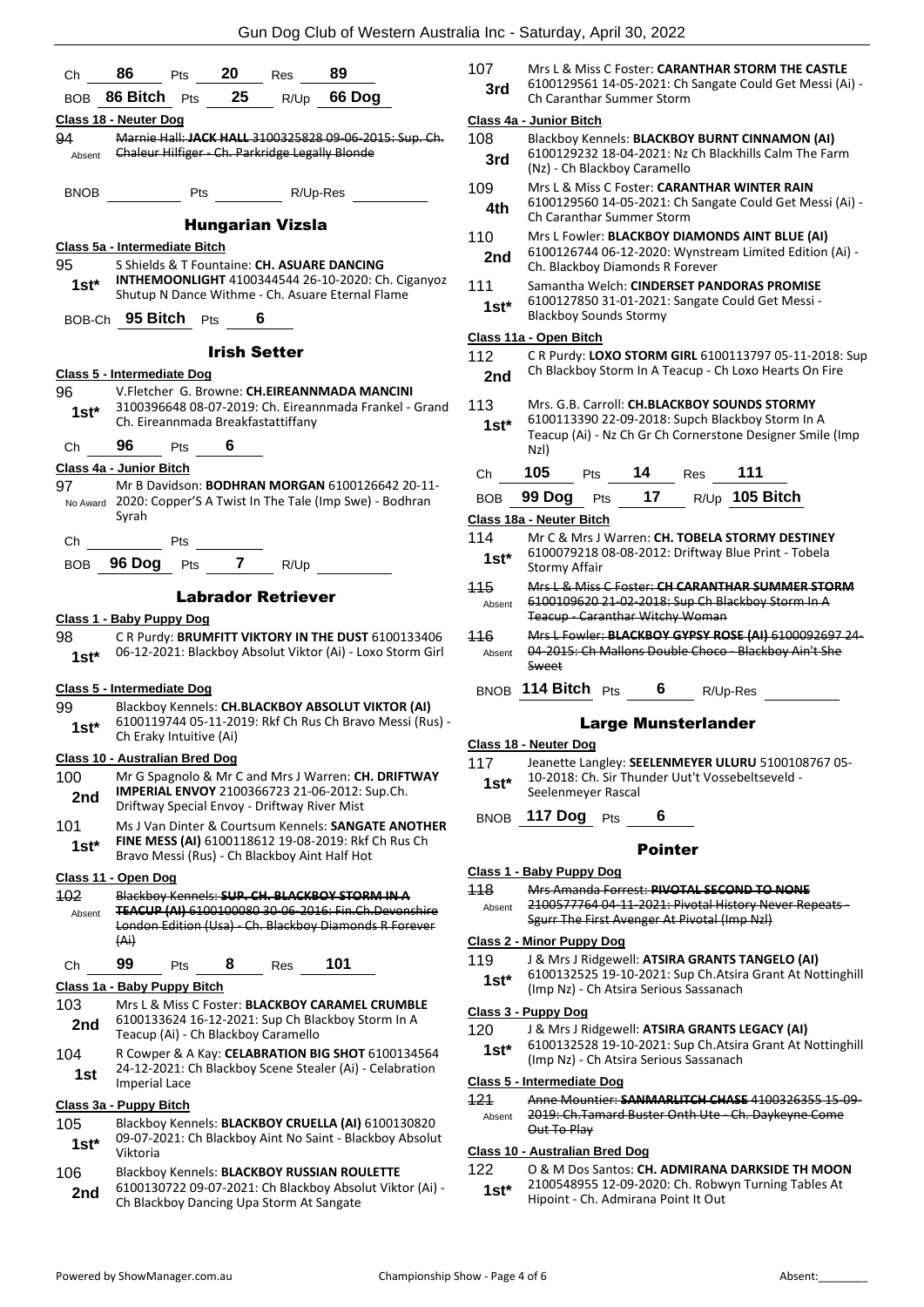|                                                                                                                | Class 11a - Open Bitch                                                                                                                                                                                                                                                                                                                                                                                                                                                                                                                                                                                                                                                                                                                                                                                                                                                                                                                                                                                                                                                                                                                                                                                                                                                                                          |                                                                                            |  |  |
|----------------------------------------------------------------------------------------------------------------|-----------------------------------------------------------------------------------------------------------------------------------------------------------------------------------------------------------------------------------------------------------------------------------------------------------------------------------------------------------------------------------------------------------------------------------------------------------------------------------------------------------------------------------------------------------------------------------------------------------------------------------------------------------------------------------------------------------------------------------------------------------------------------------------------------------------------------------------------------------------------------------------------------------------------------------------------------------------------------------------------------------------------------------------------------------------------------------------------------------------------------------------------------------------------------------------------------------------------------------------------------------------------------------------------------------------|--------------------------------------------------------------------------------------------|--|--|
|                                                                                                                | 136                                                                                                                                                                                                                                                                                                                                                                                                                                                                                                                                                                                                                                                                                                                                                                                                                                                                                                                                                                                                                                                                                                                                                                                                                                                                                                             | <b>J &amp; K HISCOTT: AUS</b>                                                              |  |  |
| O & M Dos Santos & J & R Mirto: <b>HIPOINT TWIST OF FATE</b>                                                   | $1st*$                                                                                                                                                                                                                                                                                                                                                                                                                                                                                                                                                                                                                                                                                                                                                                                                                                                                                                                                                                                                                                                                                                                                                                                                                                                                                                          | 61000108034 08-11<br>Player - Aust Ch Ess                                                  |  |  |
| (AI) 6100058517 11-04-2021: Uk Sh Ch Kanix Kroner At                                                           | 134<br>Ch                                                                                                                                                                                                                                                                                                                                                                                                                                                                                                                                                                                                                                                                                                                                                                                                                                                                                                                                                                                                                                                                                                                                                                                                                                                                                                       | Pts                                                                                        |  |  |
|                                                                                                                | BOB 134 Bitch Pts                                                                                                                                                                                                                                                                                                                                                                                                                                                                                                                                                                                                                                                                                                                                                                                                                                                                                                                                                                                                                                                                                                                                                                                                                                                                                               |                                                                                            |  |  |
| Anne Mountier: PIVOTAL DARK STAR 2100548028 13-09-                                                             |                                                                                                                                                                                                                                                                                                                                                                                                                                                                                                                                                                                                                                                                                                                                                                                                                                                                                                                                                                                                                                                                                                                                                                                                                                                                                                                 |                                                                                            |  |  |
| Pivotal                                                                                                        |                                                                                                                                                                                                                                                                                                                                                                                                                                                                                                                                                                                                                                                                                                                                                                                                                                                                                                                                                                                                                                                                                                                                                                                                                                                                                                                 | Wirehaired                                                                                 |  |  |
|                                                                                                                | 137                                                                                                                                                                                                                                                                                                                                                                                                                                                                                                                                                                                                                                                                                                                                                                                                                                                                                                                                                                                                                                                                                                                                                                                                                                                                                                             | Martina Kerr: GRAU                                                                         |  |  |
| Mrs Amanda Forrest: CH. SANMARLITCH TOO HOT TO                                                                 | $1st*$                                                                                                                                                                                                                                                                                                                                                                                                                                                                                                                                                                                                                                                                                                                                                                                                                                                                                                                                                                                                                                                                                                                                                                                                                                                                                                          | 7100050461 13-12-<br>(Nld) - Danibull Bans                                                 |  |  |
| Ute - Ch. Daykeyne Come Out To Play                                                                            |                                                                                                                                                                                                                                                                                                                                                                                                                                                                                                                                                                                                                                                                                                                                                                                                                                                                                                                                                                                                                                                                                                                                                                                                                                                                                                                 |                                                                                            |  |  |
| 123<br>6<br>Pts<br>Res                                                                                         |                                                                                                                                                                                                                                                                                                                                                                                                                                                                                                                                                                                                                                                                                                                                                                                                                                                                                                                                                                                                                                                                                                                                                                                                                                                                                                                 |                                                                                            |  |  |
| 9<br><b>120 Dog</b><br>Pts<br>R/Up                                                                             |                                                                                                                                                                                                                                                                                                                                                                                                                                                                                                                                                                                                                                                                                                                                                                                                                                                                                                                                                                                                                                                                                                                                                                                                                                                                                                                 | <b>Group</b>                                                                               |  |  |
| Weimaraner                                                                                                     | <b>Best</b>                                                                                                                                                                                                                                                                                                                                                                                                                                                                                                                                                                                                                                                                                                                                                                                                                                                                                                                                                                                                                                                                                                                                                                                                                                                                                                     | 48<br>Geri                                                                                 |  |  |
|                                                                                                                | Pts: 25                                                                                                                                                                                                                                                                                                                                                                                                                                                                                                                                                                                                                                                                                                                                                                                                                                                                                                                                                                                                                                                                                                                                                                                                                                                                                                         | DRG & MRS S K                                                                              |  |  |
| Teresa and Ian Warman: GHOSTWIND LUCIFER TH STAR                                                               |                                                                                                                                                                                                                                                                                                                                                                                                                                                                                                                                                                                                                                                                                                                                                                                                                                                                                                                                                                                                                                                                                                                                                                                                                                                                                                                 | Durers                                                                                     |  |  |
| <b>DANCER 7100049387 29-05-2021: Ch Waldo At Bromhund</b>                                                      | Pts: 15                                                                                                                                                                                                                                                                                                                                                                                                                                                                                                                                                                                                                                                                                                                                                                                                                                                                                                                                                                                                                                                                                                                                                                                                                                                                                                         | 28<br>Coc<br>FD & HA Hawkir                                                                |  |  |
|                                                                                                                |                                                                                                                                                                                                                                                                                                                                                                                                                                                                                                                                                                                                                                                                                                                                                                                                                                                                                                                                                                                                                                                                                                                                                                                                                                                                                                                 |                                                                                            |  |  |
| <b>Ghostwind Kennels: GHOSTWIND FOX IN THE GLEN</b>                                                            | <b>Baby</b>                                                                                                                                                                                                                                                                                                                                                                                                                                                                                                                                                                                                                                                                                                                                                                                                                                                                                                                                                                                                                                                                                                                                                                                                                                                                                                     | 23<br>Coc                                                                                  |  |  |
| 7100046389 08-05-2020: Ch Waldo At Bromhund Atria<br>Cordis (Imp Pol) - Ch Ghostwind I Put A Spell On You (Ai) |                                                                                                                                                                                                                                                                                                                                                                                                                                                                                                                                                                                                                                                                                                                                                                                                                                                                                                                                                                                                                                                                                                                                                                                                                                                                                                                 | Mrs D Wilkes &<br><b>NTHSTARS</b>                                                          |  |  |
| 127<br>126<br>7<br>Pts<br>Res                                                                                  | <b>Minor</b>                                                                                                                                                                                                                                                                                                                                                                                                                                                                                                                                                                                                                                                                                                                                                                                                                                                                                                                                                                                                                                                                                                                                                                                                                                                                                                    | 119<br>Poir<br>J & Mrs J Ridgev                                                            |  |  |
|                                                                                                                |                                                                                                                                                                                                                                                                                                                                                                                                                                                                                                                                                                                                                                                                                                                                                                                                                                                                                                                                                                                                                                                                                                                                                                                                                                                                                                                 | 105<br>Lab                                                                                 |  |  |
| 7100050940 30-12-2021: Ghostwind Fox In The Glen - Ch<br><b>Ghostwind Angel Eyes</b>                           |                                                                                                                                                                                                                                                                                                                                                                                                                                                                                                                                                                                                                                                                                                                                                                                                                                                                                                                                                                                                                                                                                                                                                                                                                                                                                                                 | <b>Blackboy Kenne</b><br>111<br>Labı                                                       |  |  |
|                                                                                                                |                                                                                                                                                                                                                                                                                                                                                                                                                                                                                                                                                                                                                                                                                                                                                                                                                                                                                                                                                                                                                                                                                                                                                                                                                                                                                                                 | Samantha Welc                                                                              |  |  |
| <b>Ghostwind Kennels: GHOSTWIND VENI VIDI AMAVI</b>                                                            | <b>Inter</b>                                                                                                                                                                                                                                                                                                                                                                                                                                                                                                                                                                                                                                                                                                                                                                                                                                                                                                                                                                                                                                                                                                                                                                                                                                                                                                    | 86<br>Golo                                                                                 |  |  |
| Stemcolles - Ch Ghostwind A Class Above (Ai)                                                                   |                                                                                                                                                                                                                                                                                                                                                                                                                                                                                                                                                                                                                                                                                                                                                                                                                                                                                                                                                                                                                                                                                                                                                                                                                                                                                                                 | Ms J A Woodtho                                                                             |  |  |
|                                                                                                                |                                                                                                                                                                                                                                                                                                                                                                                                                                                                                                                                                                                                                                                                                                                                                                                                                                                                                                                                                                                                                                                                                                                                                                                                                                                                                                                 | 28<br>Coc<br>FD & HA Hawkir                                                                |  |  |
|                                                                                                                |                                                                                                                                                                                                                                                                                                                                                                                                                                                                                                                                                                                                                                                                                                                                                                                                                                                                                                                                                                                                                                                                                                                                                                                                                                                                                                                 | 48<br>Geri                                                                                 |  |  |
| -Ch Ghostwind Dancin With Th Devil                                                                             |                                                                                                                                                                                                                                                                                                                                                                                                                                                                                                                                                                                                                                                                                                                                                                                                                                                                                                                                                                                                                                                                                                                                                                                                                                                                                                                 | DR G & MRS S K                                                                             |  |  |
|                                                                                                                |                                                                                                                                                                                                                                                                                                                                                                                                                                                                                                                                                                                                                                                                                                                                                                                                                                                                                                                                                                                                                                                                                                                                                                                                                                                                                                                 | <b>Durers</b>                                                                              |  |  |
|                                                                                                                | Open                                                                                                                                                                                                                                                                                                                                                                                                                                                                                                                                                                                                                                                                                                                                                                                                                                                                                                                                                                                                                                                                                                                                                                                                                                                                                                            | 25<br>Coc                                                                                  |  |  |
| Mrs D Wilkes &<br>Jnr Ch/Lith Jnr Cch Le Fol Du Vent Fala Love A' - Ch<br><b>HEIR APPARENT</b>                 |                                                                                                                                                                                                                                                                                                                                                                                                                                                                                                                                                                                                                                                                                                                                                                                                                                                                                                                                                                                                                                                                                                                                                                                                                                                                                                                 |                                                                                            |  |  |
|                                                                                                                |                                                                                                                                                                                                                                                                                                                                                                                                                                                                                                                                                                                                                                                                                                                                                                                                                                                                                                                                                                                                                                                                                                                                                                                                                                                                                                                 |                                                                                            |  |  |
| GHOSTWIND KENNELS: <b>CH GHOSTWIND DANCIN WITH TH</b>                                                          |                                                                                                                                                                                                                                                                                                                                                                                                                                                                                                                                                                                                                                                                                                                                                                                                                                                                                                                                                                                                                                                                                                                                                                                                                                                                                                                 |                                                                                            |  |  |
| <b>DEVIL 7100036647 21-06-2016: Kwick Step Fala Love Á</b>                                                     | Best                                                                                                                                                                                                                                                                                                                                                                                                                                                                                                                                                                                                                                                                                                                                                                                                                                                                                                                                                                                                                                                                                                                                                                                                                                                                                                            | 114<br>Lab                                                                                 |  |  |
|                                                                                                                | Pts: 10                                                                                                                                                                                                                                                                                                                                                                                                                                                                                                                                                                                                                                                                                                                                                                                                                                                                                                                                                                                                                                                                                                                                                                                                                                                                                                         | Mr C & Mrs J W                                                                             |  |  |
|                                                                                                                | R/Up                                                                                                                                                                                                                                                                                                                                                                                                                                                                                                                                                                                                                                                                                                                                                                                                                                                                                                                                                                                                                                                                                                                                                                                                                                                                                                            | 40<br>Field                                                                                |  |  |
|                                                                                                                |                                                                                                                                                                                                                                                                                                                                                                                                                                                                                                                                                                                                                                                                                                                                                                                                                                                                                                                                                                                                                                                                                                                                                                                                                                                                                                                 | Marleen Boom:<br>Own RN SWN E                                                              |  |  |
| <b>Welsh Springer Spaniel</b>                                                                                  |                                                                                                                                                                                                                                                                                                                                                                                                                                                                                                                                                                                                                                                                                                                                                                                                                                                                                                                                                                                                                                                                                                                                                                                                                                                                                                                 |                                                                                            |  |  |
|                                                                                                                |                                                                                                                                                                                                                                                                                                                                                                                                                                                                                                                                                                                                                                                                                                                                                                                                                                                                                                                                                                                                                                                                                                                                                                                                                                                                                                                 |                                                                                            |  |  |
| RENDEZVOUS 6100108033 08-11-2017: Sup Ch Goldmaid                                                              | Finish                                                                                                                                                                                                                                                                                                                                                                                                                                                                                                                                                                                                                                                                                                                                                                                                                                                                                                                                                                                                                                                                                                                                                                                                                                                                                                          |                                                                                            |  |  |
| 133<br>6<br>Pts                                                                                                |                                                                                                                                                                                                                                                                                                                                                                                                                                                                                                                                                                                                                                                                                                                                                                                                                                                                                                                                                                                                                                                                                                                                                                                                                                                                                                                 |                                                                                            |  |  |
|                                                                                                                |                                                                                                                                                                                                                                                                                                                                                                                                                                                                                                                                                                                                                                                                                                                                                                                                                                                                                                                                                                                                                                                                                                                                                                                                                                                                                                                 |                                                                                            |  |  |
| J & K HISCOTT: <b>ESSPREE ONCE UPON A MARIGOLD</b><br>6100132182 08-09-2021: Maesgwyn Burma Star Ruby - Ch     |                                                                                                                                                                                                                                                                                                                                                                                                                                                                                                                                                                                                                                                                                                                                                                                                                                                                                                                                                                                                                                                                                                                                                                                                                                                                                                                 |                                                                                            |  |  |
|                                                                                                                |                                                                                                                                                                                                                                                                                                                                                                                                                                                                                                                                                                                                                                                                                                                                                                                                                                                                                                                                                                                                                                                                                                                                                                                                                                                                                                                 |                                                                                            |  |  |
|                                                                                                                | 120<br>122<br>8<br>Pts<br>Res<br>Class 4a - Junior Bitch<br>Sevenhills (Uk) - Ch. Hipoint No Fine Print (Ai)<br>Class 10a - Australian Bred Bitch<br>2020: Pivotal New Fan Dangle - Sgurr The First Avenger At<br>Class 11a - Open Bitch<br><b>HANDLE 4100326348 15-09-2019: Ch. Tamard Buster Onth</b><br>122 Dog<br>Class 3 - Puppy Dog<br>Atria Cordis (Imp Pol) - Ch Ghostwind Dancin With Th Devil<br><b>Class 5 - Intermediate Dog</b><br>Class 1a - Baby Puppy Bitch<br><b>GHOSTWIND KENNELS: GHOSTWIND ALL EYES ON THE FOX</b><br>Class 4a - Junior Bitch<br>7100048264 27-01-2021: Multi Ch Videndum Adonis From<br>Class 5a - Intermediate Bitch<br>GHOSTWIND KENNELS: GHOSTWIND THE BITCH IS BACK<br>7100045826 19-02-2020: Ch Arnhill Standing Room Only(Ai)<br>Class 10a - Australian Bred Bitch<br>GHOSTWIND KENNELS: CH GHOSTWIND A CLASS ABOVE<br>(AI) 7100038428 20-03-2017: Lux Ch/Lith Ch/Gmy Ch/ Pol<br>Ghostwind I Put A Spell On You (Ai)<br>Class 11a - Open Bitch<br>(Imp Pol) - Ghostwind Numero Uno Itold Uso<br>131<br>8<br>132<br>Res<br><b>Pts</b><br>10 <sup>1</sup><br>$R/Up$ 131 Bitch<br><b>127 Dog</b> Pts<br>Class 10 - Australian Bred Dog<br>J & K HISCOTT: <b>AUST CH ESSPREE MOON LIGHT</b><br>Dangerous Player - Aust Ch Esspree Perfect Ruby<br>Class 3a - Puppy Bitch | Class 1a - Baby Puppy Bitch<br>R/Up<br><b>Puppy</b><br>Junior<br><b>State Br</b><br>Aus Br |  |  |

### **Class 9a - State Bred Bitch**

135 J & K HISCOTT: **AUST CH ESSPREE LA LUNA** 6100121297 25- 01-2020: Sup Ch Esspree Perfect Honour - Ch Esspree Moon **1st**\* 01-2020: Sup C<br>Light Romance

**T CH. ESSPREE MOON LIGHT ROMANCE** 61000108034 08-11-2017: Sup Ch Goldmaid Dangerous  $\frac{1}{2}$ pree Perfect Ruby

|     | <b>AOA DIAL</b> |  | _ | $\mathbf{A}$ |
|-----|-----------------|--|---|--------------|
| C.h | - 134           |  |   | -135         |

# BOB **134 Bitch** Pts **9** R/Up **133 Dog**

### **Slovakian Pointer**

**JSTURM BROADWAY WISP O FAME (AI)** -2021: Cian Zo Zezul At Stormdancer  $B$ shee (Imp Svk)

# 3 - Specials

| Best<br>Pts: 25 | 48<br>Durers               | <b>German Shorthaired Pointer</b><br>DR G & MRS S KOUTSANTONIS: CH Sevoier Tag Your It At       |
|-----------------|----------------------------|-------------------------------------------------------------------------------------------------|
| R/Up<br>Pts: 15 | 28                         | <b>Cocker Spaniel (American)</b><br>FD & HA Hawkins: Aust Ch Yambari Youll Never Walk Alone     |
| Baby            | 23<br><b>NTHSTARS</b>      | <b>Cocker Spaniel (American)</b><br>Mrs D Wilkes & Mrs P Clarke: STARYANKS ITS WRITTEN          |
| Minor           | 119                        | <b>Pointer</b><br>J & Mrs J Ridgewell: Atsira Grants Tangelo (AI)                               |
| <b>Puppy</b>    | 105                        | <b>Labrador Retriever</b><br>Blackboy Kennels: BLACKBOY CRUELLA (ai)                            |
| Junior          | 111                        | <b>Labrador Retriever</b><br>Samantha Welch: Cinderset Pandoras Promise                         |
| Inter           | 86                         | <b>Golden Retriever</b><br>Ms J A Woodthorpe: Gracesia A Dream Come True [AI]                   |
| State Br        | 28                         | <b>Cocker Spaniel (American)</b><br>FD & HA Hawkins: Aust Ch Yambari Youll Never Walk Alone     |
| Aus Br          | 48<br>Durers               | <b>German Shorthaired Pointer</b><br>DR G & MRS S KOUTSANTONIS: CH Sevoier Tag Your It At       |
| Open            | 25<br><b>HEIR APPARENT</b> | <b>Cocker Spaniel (American)</b><br>Mrs D Wilkes & Mrs P Clarke: SUPREME CH STARYANKS           |
|                 |                            | <b>Neuter</b>                                                                                   |
| Best<br>Pts: 10 | 114                        | <b>Labrador Retriever</b><br>Mr C & Mrs J Warren: Ch. Tobela Stormy Destiney                    |
| R/Up            | 40                         | <b>Field Spaniel</b><br>Marleen Boom: Ch Neut Ch Dawnus In A League Of Bear<br>Own RN SWN ET CA |

Absent 26